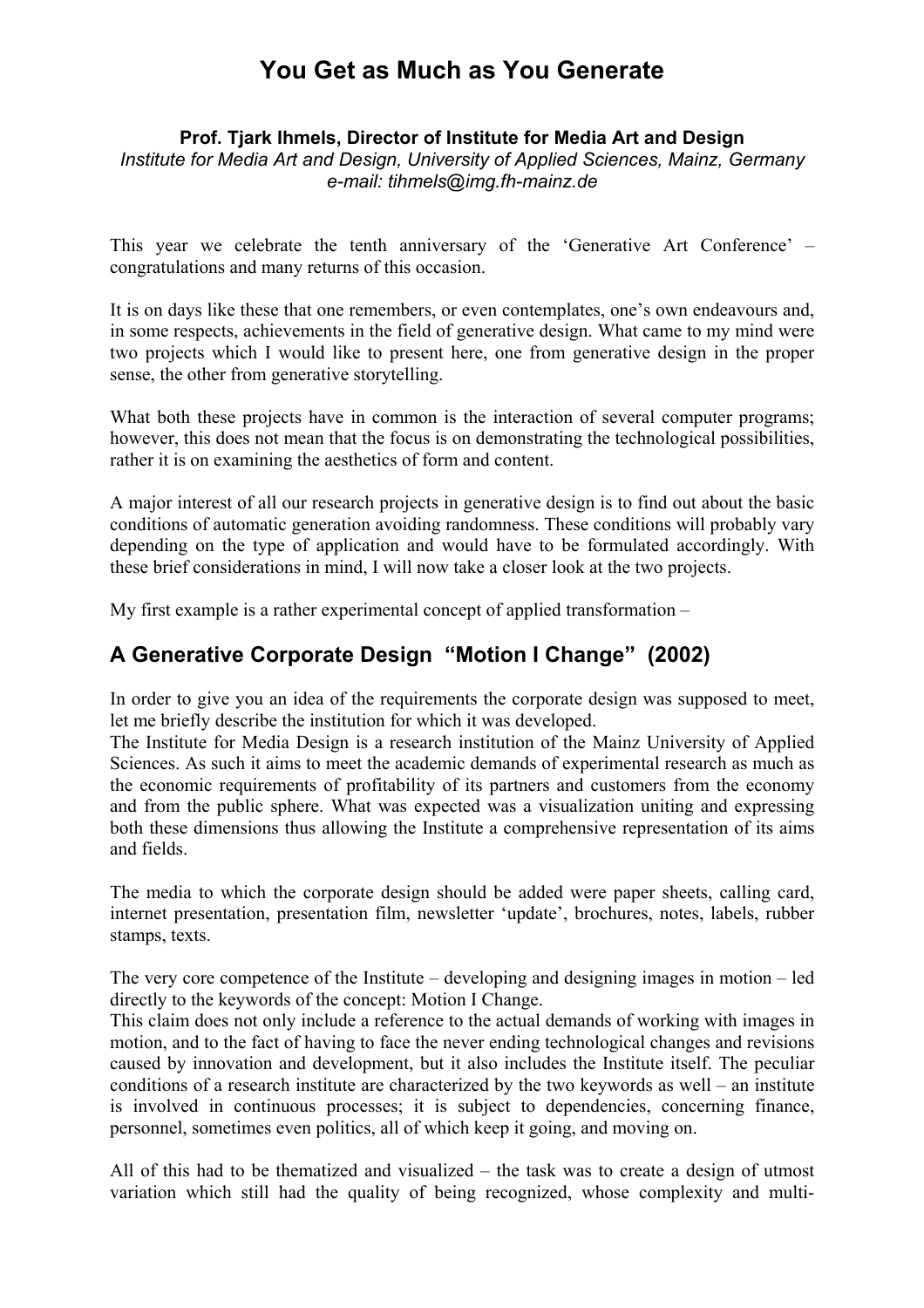layeredness could still be conceived as a whole, as one, while it also represents, in form as much as in content, the Institute of Media Design.

All of these aspects went into the resulting corporate design: Motion I Change.

At the centre of the image is the sign. With the former logo of the Institute as a starting point, a three-dimensional object was created continuously regenerating itself in form, size and colour according to mathematically defined parameters.

The former square shaped logo became a three-dimensional cube with six slice-like layers. Each layer displayed a sequence of colour variations to be found in the former logo, meaning that in the starting phase the new sign relied on the traditional logo.

The individual layers are flexible within the whole set and can be controlled, a prerequisite for the beginning metamorphosis. Once the image has started, an algebraic program continuously calculates and directs the further development of the individual layers, resulting in an ever developing form with unpredictable design variations.

By way of an 'automatic chain of utilization' the current shape of the generated sign is transferred to all the media involved. The starting point here is the three-dimensional program 'Maya' which develops and transforms the sign and regenerates it according to algebraic parameters. All generated phases and stages are then processed in the 'photoshop' and saved in the internal network server. By way of programmed processing (macro) the sign in its present shape, size and colour is then made into a 'Word' file and is placed on the media. Thus every single use of the sign will produce a unique realization, an original.

As all media coming into use allow for the possibility to place the sign at the centre of, say, a sheet, using fuzzy logic, the colour design was given special attention. In a series of experiments a closed circuit of colours derived from the three basic colours red-yellow-blue was created. Colour choice can be random as well as following the chronology of a given sequence. A 25 percent brightening of colours produced a second circuit which was primarily used for combinations of the sign with texts.

Being the major characteristic of the design and representing algebraic randomness, the sign had to be counterbalanced by the design characteristics of the remaining elements – they were very tightly and minimalistically ordered. The sign is accompanied by a massive grey bar, the font chosen is bold, the segmentation of the surface constructivist. All of this is meant to emphasize the principle of chance as deliberately made central for the design, and also concentration on the many options of associating the sign is supported.

One further characteristic of the corporate design should be mentioned – its random selection of sign and text position on the format. This characteristic is particularly important for the print media, as here the unique and in this sense 'original' positioning of both sign and text contributes, along with changeable forms and colours, to illustrate process and change.

The corporate design I have presented here is used this day and has been supplemented by various additions.

## **A self-generating Movie "Posing at Three Thirty" (2005)**

The following project is a generative film which represents a completely different area and handling of generative art. Free abstract association is now enlarged and supplemented by storytelling.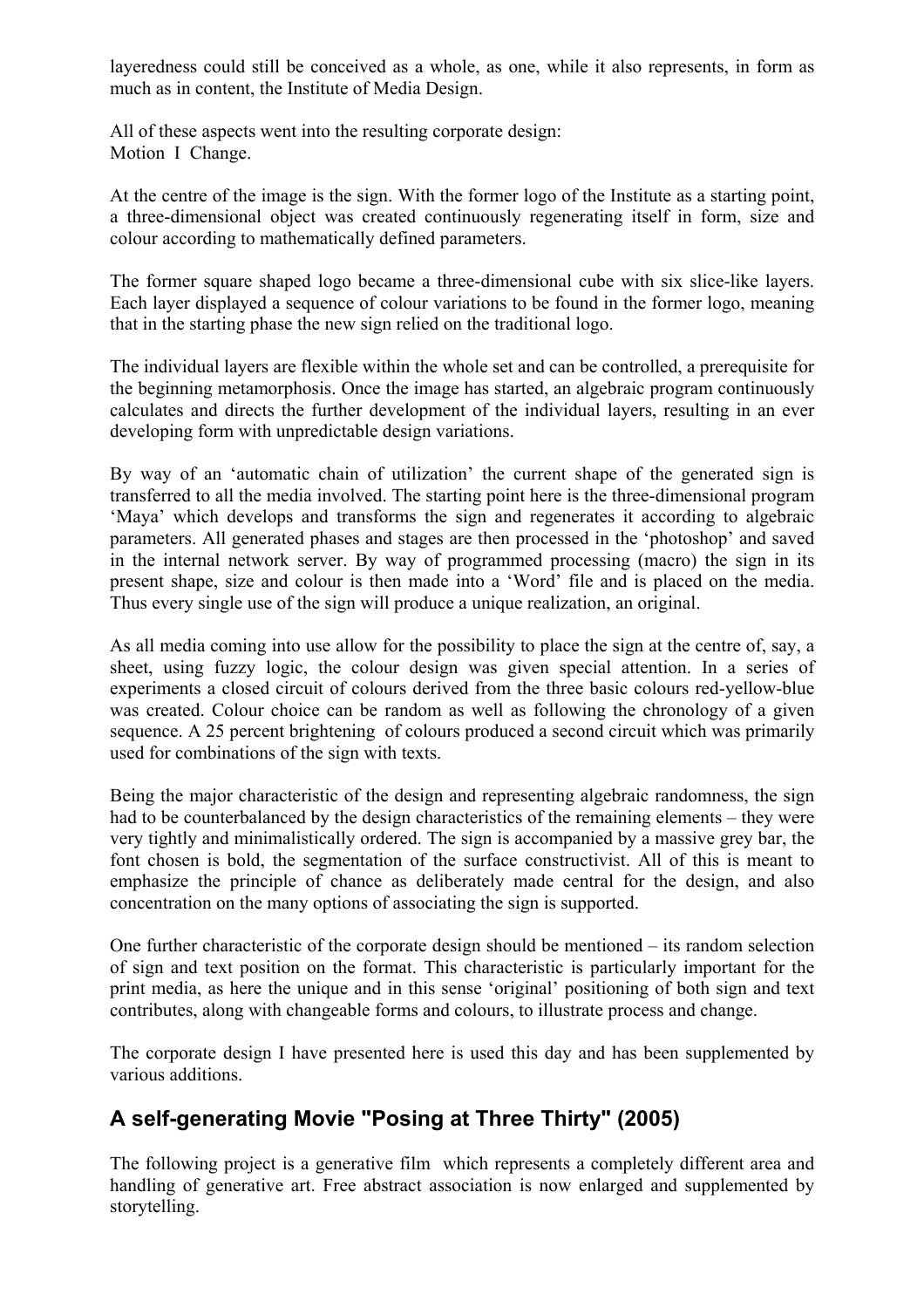"Posing at three thirty" did not invent the category of the generative film. Rather, it rests on the experience made with projects like "Waxweb" (1994) by David Blair or "Grammatron" (1997) by Mark Amerika. It differs significantly from these works in that no parts of the storyline were pre-arranged. The underlying working assumption is that by stringing together simple actions (a door opens, a glass is raised, a train passes, an actor poses a question etc.) simple stories can be told. Since there are neither pre-arranged nor pre-selected acts there is no viewer interaction.

As a precondition for this project, it was necessary to systematize aesthetic parameters of cinematic storytelling so as to ensure that a computer program can generate the entire film.

"Posing at three thirty" is a self-generating film on the internet. There is no screenplay. There is no beginning and no ending. Instead, there is a multitude of opportunities for developing and dramatising stories.

The film is generated by way of an input from a database of almost 12,000 small film sequences (approximately 30 hours of material). These sequences are very short: each sequence is composed of only one take, for example "the Old Lady enters the bar-room" or "the Anarchist meets another character".

The film is generated by several generators that have been networked.

These generators not only develop the story line but they also make basic aesthetic decisions. For example, whenever the camera is used in a shot–countershot setting or in an overshoulder take the scene is dramaturgically charged using background music or the atmospheric sound of the room is the only thing you will hear..

The basic story line is created by the main generator which decides whether or not two characters meet in a set place. If the characters meet, the generator also decides whether or not the characters will engage in a conversation. Where this is the case, the dialogue generator takes over. The dialogue generator decides how long the conversation will last and what is being said. Picture and sound tracks run simultaneously yet independently of each other, so that the generator can also decide on the appropriate camera take. In addition, it decides whether or not additional film sequences are to be included in the conversation setting (like a third character enters the room). The dialogue generator informs the sound generator when spoken text is used, so that background music can be regulated accordingly where applicable. Once the conversation is over, the main generator takes over again; the latter then decides whether a singular action, a mood etc. should follow and 'hands over' to the relevant generator.

In all the following generators are applied: main generator dialogue generator sound generator action generator mood generator camera generator

The central story line takes place in a hotel in which a total of 12 persons are present. Two of these (the Barmaid and the Singing Lady) are given special functions. All persons have individual characters. Their interests focus on certain themes, and they have been named accordingly. The Old Lady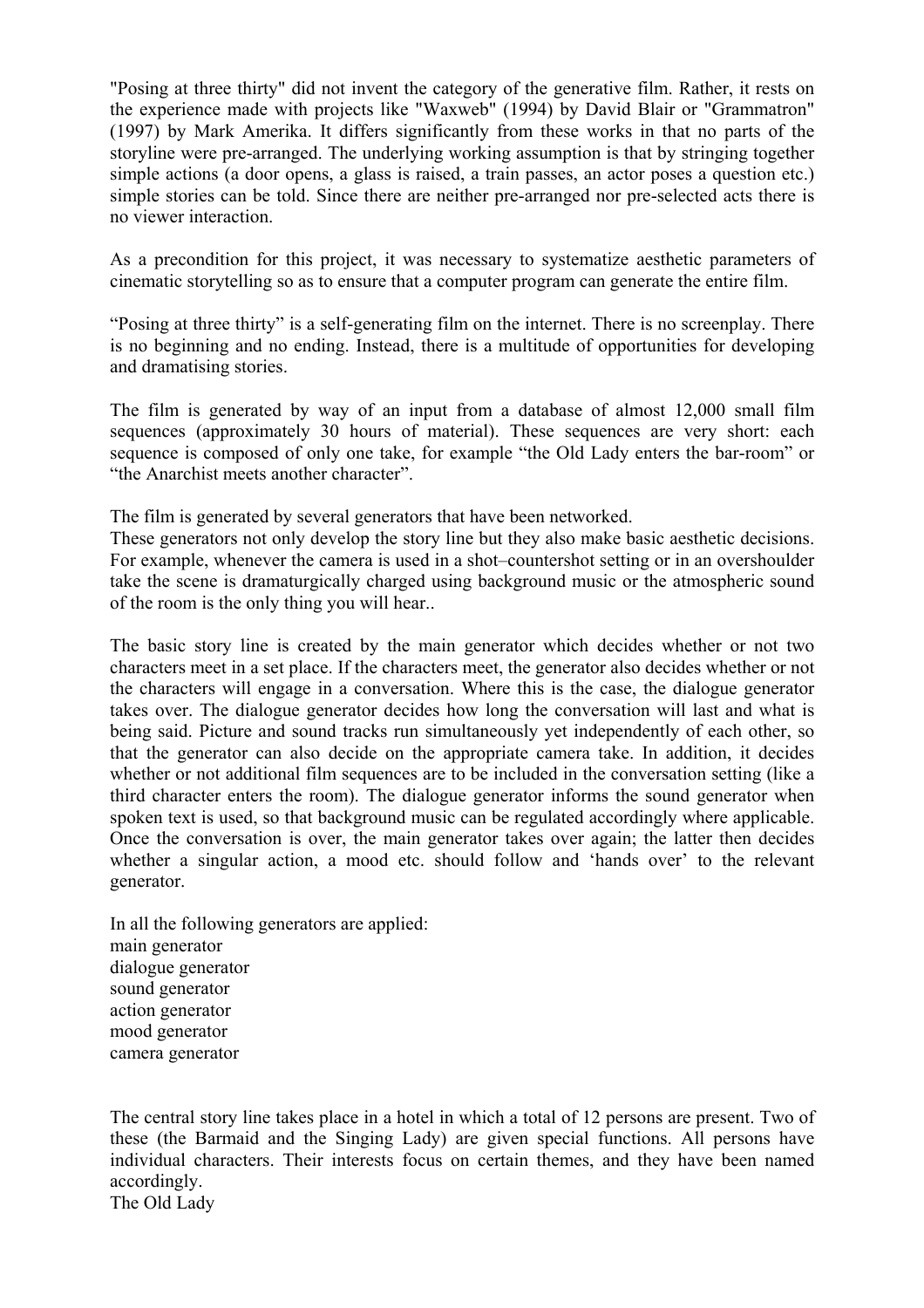The Anarchist The Aesthete The Deliberate The Baroque The Cocoonist The Cultural Old Dear The Moralist Mr No Doubt Miss Destiny/Chance

Special Characters: The Singing Lady The Barmaid

All of these individuals pursue their occupations in the hotel where they do, or do not, meet and interact. Their personal profiles permit interaction and confrontations; however, these are not necessarily actualized. Never does one know what is going to happen, and you surrender yourself to the self-generating film. Predictions as to what will happen are virtually impossible, as there is an algebraic multitude of possible dramaturgical turns.

Main attention during the making of this generative film was given to the production of sequences that were as universally usable as possible. Instead of the usual smooth story connections log-in spots were prepared through which the actors could interact with each other. Characters do not evolve together, rather they circle individually around sets of topics. Storylike events emerge merely from the random combinatoric options of the software.

As the main generator decides on length of a scene as well as on the selected camera position, only one definite orientation was chosen for the actors: they all speak head-on to the camera. At this point the quality of the work of the actors has to be credited, as they did not know the context in which they were supposed to act, nor the final results.

Defining precisely which creative decisions the individual generators should make, turned out to be the biggest challenge of this project. Finding the right mixture of maximum freedom of choice for the algorithm and minimal framing by the author was essential for the project. The right balance here allows for markedly surprising (even for the author) twists and combinations without transgessing an aesthetic frame.

The result may surprise in different ways: as being downright incoherent, or as pointed and bold. Expectations of a conventional movie experience will be frustrated as there is no continuous plot. However, anyone enjoying cinematic images arranged in a rather musical sense can, for a while, be well engaged in this generated and generative film.

### **Critical Questions**

Quite naturally critics after having been confronted with this film, have had their doubts about this experiment and have asked questions such as 'does it make sense?' and 'what is this supposed to mean?' These legitimate questions are grounded on the assumption that there are known and feasible patterns of how films function. Audience expectations as to what makes a good film have not been irritated by even the most ambitious high-tech projects of the past; this phenomenon can be observed in literature as much as in film.

Now this observation should be given some weight and it should not be too easily dismissed as being 'hostile to progress'. Even if one does not share this attitude one would have to admit that obviously to emotionally involve considerable audiences has so far not been achieved.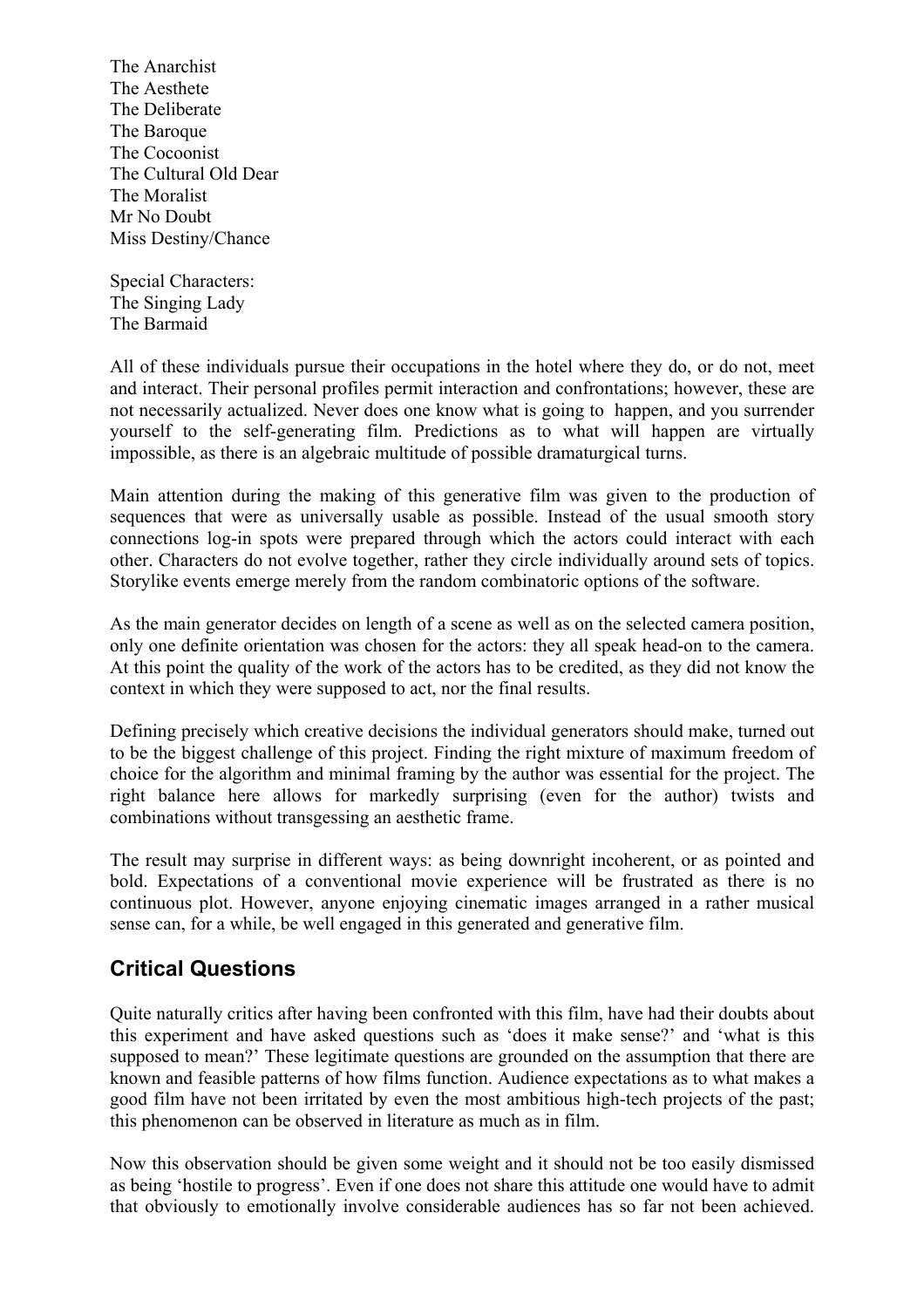Mind you  $-1$  am not here craving for the applause of big audiences, all I am saying is that so far little 'identification by emotional involvement' has been reached – and it is this emotionality which is most important. Only if there is an emotional radiance there can be hope for a new mode of expression. So far, it is only a field of research.

Yet it is of utmost importance for us as researchers to see how differently the projects of generative design are received. The documentation of the two projects reveals that the corporate design Motion I Change has not been criticized for its generative mode of creation, rather it is measured by the usual standards of design and is approved even by traditional observers. Against that, the project in film 'Posing at Three Thirty' requires much more explanation and discussion.

A first hint as to the different reception and evaluation of the two projects can be found in their differing degrees of abstraction which the observer has to face. The corporate design is a purely formal item. Existing variations are accepted as means of a formal aesthetics, even if an extremely odd positioning of the sign on the media has been selected by the computer program. The questions about the meaningfulness of such procedures were considered irrelevant, even in the starting phase.

Quite different the generative film.

The overwhelming question of sense-making emerges even after those happy moments when the generators have produced sequences of five or seven minutes length with seemingly coherent dialogue and camera takes; here content dominates formal abstraction.

Our early hopes of being able to produce for the audience an experience of 'film formality' like one would get in watching music videos or in VJ-ing, were obviously frustrated. Maybe the very mention of the concept of 'film' already gave rise to false expectation. In addition, it seems to us to be essential in projects to come to render the technological processes of generating the sequences understandable. For it has been repeatedly observed that by detailed presentations the pleasures of reception are increased. In order to give the internet visitors highly authentic impressions we abstained from any didacticism on the website 'threethirty.com'. As soon as you have opened the site the film is loaded and begins to stream without further ado. We shall continue with this method of direct confrontation in the future, even if for this project a little detour including some extra information might have been helpfull.

We consider all of these critical reflections to be contributions to our future projects in interactive TV and film, the more so as the present realisations or just announcements of industrial products are restricted to transfer, usage and distribution of contents, and less on generating them. But it is this challenge that the creative designer should be facing.

Our project has been a first step. We are certain that our method of bringing together a large amount of gradable and scalable material is promising. We are also certain that action in this medium must result not from preconceived structures but must emerge intrinsically. This action does not have to be dramaturgically structured, it can also be developed following aspects of form. Only it has to address the observer's emotions for identification.

Further experiments and more research will be following. Investigating the basic conditions of deliberate design is the most urgent challenge in the realm of generative art. Automation of design processes can only be applied successfully if the author provides sufficient framing to adequately implement intended creative goals. This may involve smaller or larger degrees of freedom or constraints in the use of parameters. The crucial part, however, is always a deliberate definition of those basic conditions that influence generation. You Get as Much as You Generate.